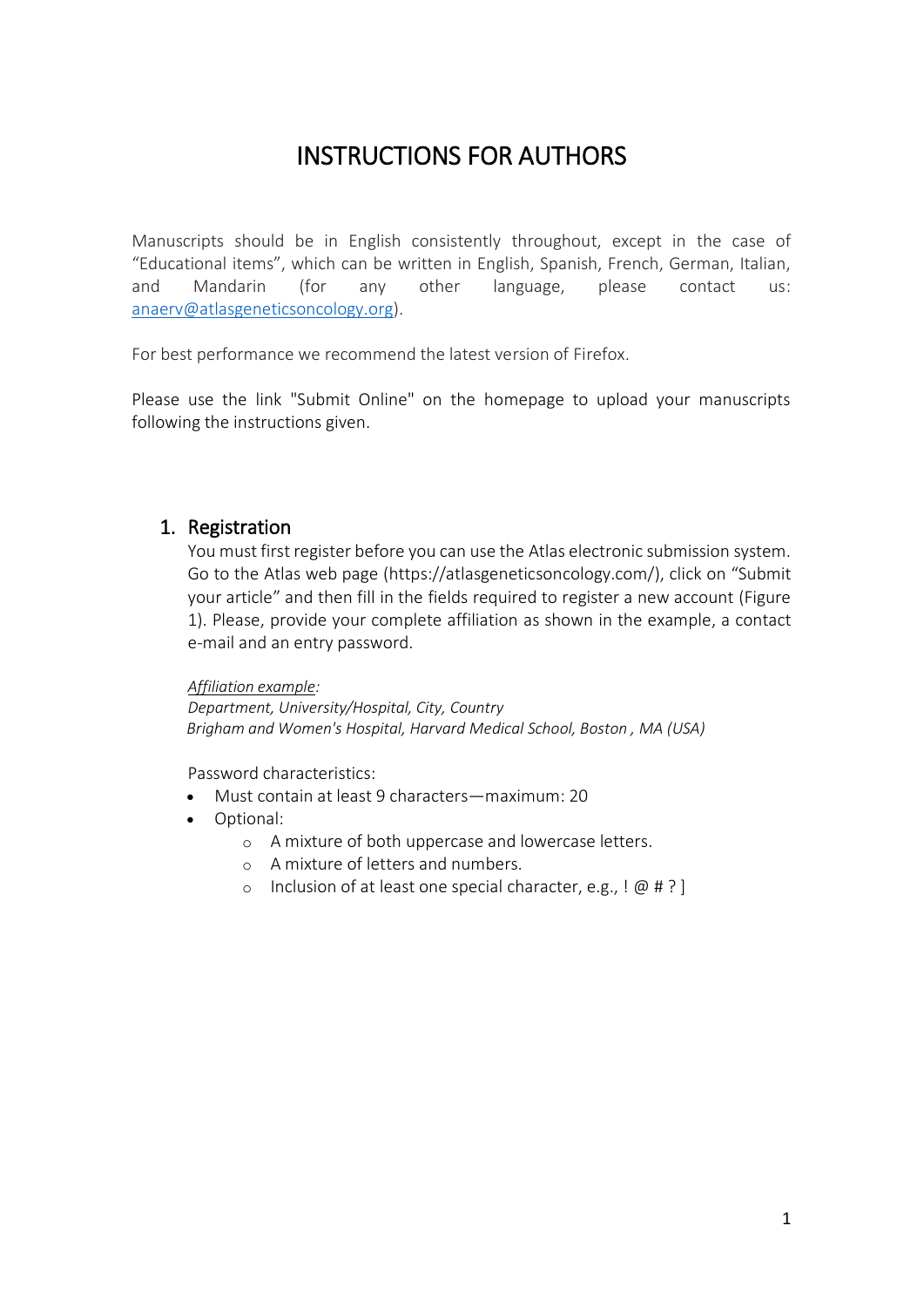| Atlas Genetics Oncology   Submission Tool |               |                    | Login                                     |
|-------------------------------------------|---------------|--------------------|-------------------------------------------|
| Login                                     |               |                    | Register a new account                    |
| Email                                     |               | <b>Author Name</b> | John Little Sticks                        |
| Password                                  |               | Degree             | PhD<br>٠                                  |
|                                           | Login         | Affiliation        | Open Sesame Research Lab                  |
|                                           | Lost password | Email              | bioinfousal@gmail.com                     |
|                                           |               | Password           |                                           |
|                                           |               |                    | I have read and accept the privacy policy |
|                                           |               |                    | Register                                  |

Figure 1. Register a new account in the Atlas.

After completing the registration, your e-mail and password will allow access to the system (login). You will need this information each time you access the electronic submission system.

The "Profile" button on the right corner allows the modification of the data at any moment after the login (Figure 2).

| New submission Articles Profile Logout |
|----------------------------------------|
|                                        |
|                                        |
|                                        |
|                                        |
|                                        |

Figure 2. Profile button to modify the author's data if needed.

## 2. Manuscript Submission

#### 3.1 Login

Insert your e-mail and password on the Login form (Figure 3). If you have forgotten your password, click on "Lost password" and you will receive a password change link in your e-mail.

Keep email and password for submission of future papers.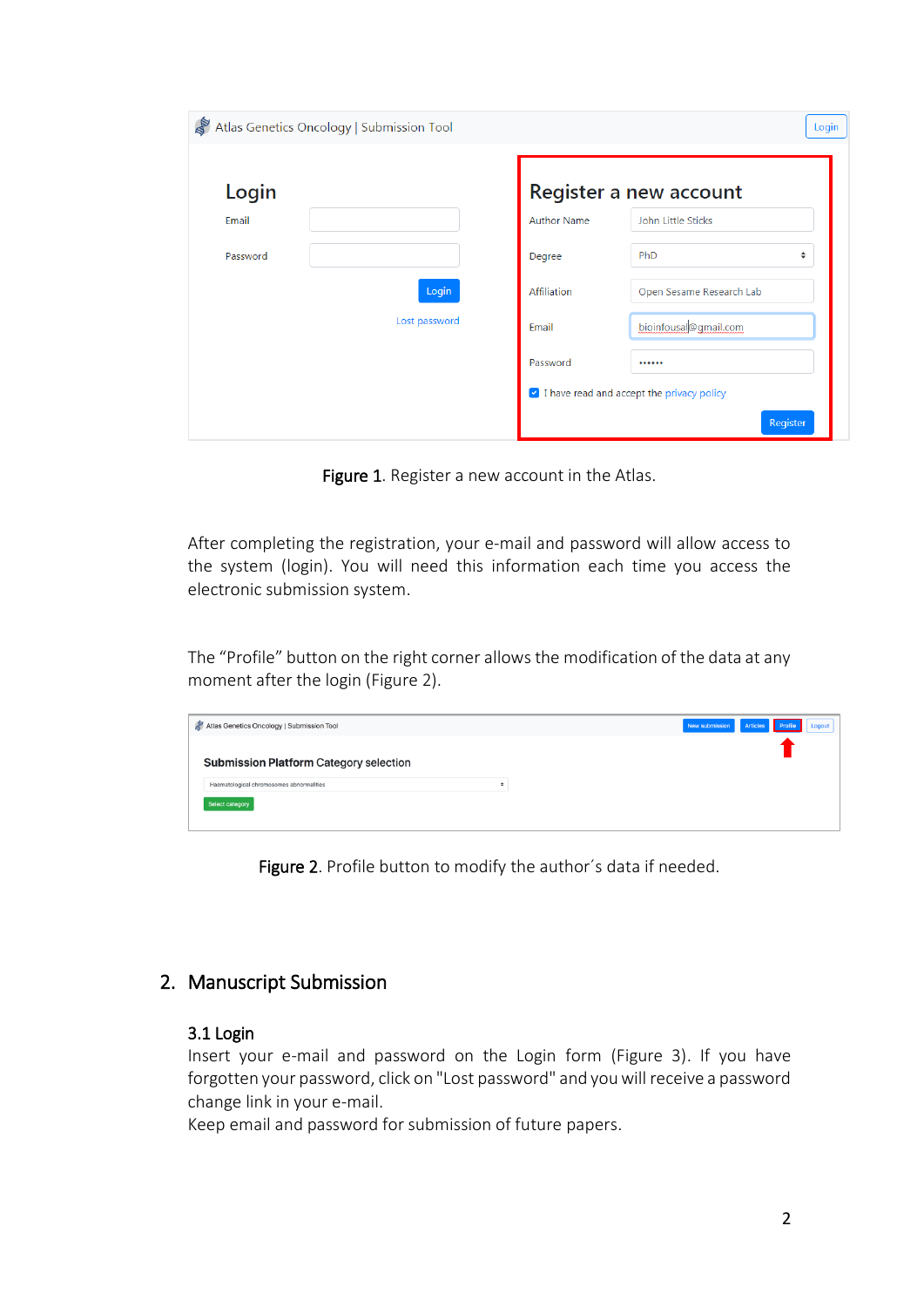| Atlas Genetics Oncology   Submission Tool |                       |  |  |  |
|-------------------------------------------|-----------------------|--|--|--|
|                                           |                       |  |  |  |
| Login                                     |                       |  |  |  |
| <b>Email</b>                              | bioinfousal@gmail.com |  |  |  |
| Password                                  |                       |  |  |  |
|                                           | Login                 |  |  |  |
|                                           | Lost password         |  |  |  |

Figure 3. Login step

After logging you can start the submission process of your article.

## 3.2 Initial preparation

Manuscripts can be prepared on a word processor in a separate file available for "copy and paste" directly into the Atlas submission tool.

Prepare one manuscript file, which will contain title, author names, author affiliations, abstract (Leukemia) or definition (solid tumor) , key words and complete text as well as Figures with captions (in jpg). Make sure you have all the data before starting the submission process.

The tables must be added manually using the tool that enables the insertion of tables.

## 3.3 Article category

Select the most appropriate category for your article from the drop-down menu (Figure 4).

Abrief description of the article categories and templates can be checked before submitting the article.

| Haematological chromosomes abnormalities<br>÷<br>Haematological chromosomes abnormalities<br>Haematological single entity<br>Haematological free review<br>Solid tumors - Simple pathologic entity<br>Solid tumors - Complex pathologic entity<br>Solid tumors - Free review<br>Solid tumors - Summary<br>Cancer prone diseases<br>Genes<br><b>Educational items</b><br><b>Case reports</b><br>Deep insights |  |
|--------------------------------------------------------------------------------------------------------------------------------------------------------------------------------------------------------------------------------------------------------------------------------------------------------------------------------------------------------------------------------------------------------------|--|
|                                                                                                                                                                                                                                                                                                                                                                                                              |  |
|                                                                                                                                                                                                                                                                                                                                                                                                              |  |
|                                                                                                                                                                                                                                                                                                                                                                                                              |  |
|                                                                                                                                                                                                                                                                                                                                                                                                              |  |
|                                                                                                                                                                                                                                                                                                                                                                                                              |  |
|                                                                                                                                                                                                                                                                                                                                                                                                              |  |
|                                                                                                                                                                                                                                                                                                                                                                                                              |  |
|                                                                                                                                                                                                                                                                                                                                                                                                              |  |
|                                                                                                                                                                                                                                                                                                                                                                                                              |  |
|                                                                                                                                                                                                                                                                                                                                                                                                              |  |
|                                                                                                                                                                                                                                                                                                                                                                                                              |  |
|                                                                                                                                                                                                                                                                                                                                                                                                              |  |
|                                                                                                                                                                                                                                                                                                                                                                                                              |  |

#### **Submission Platform Category selection**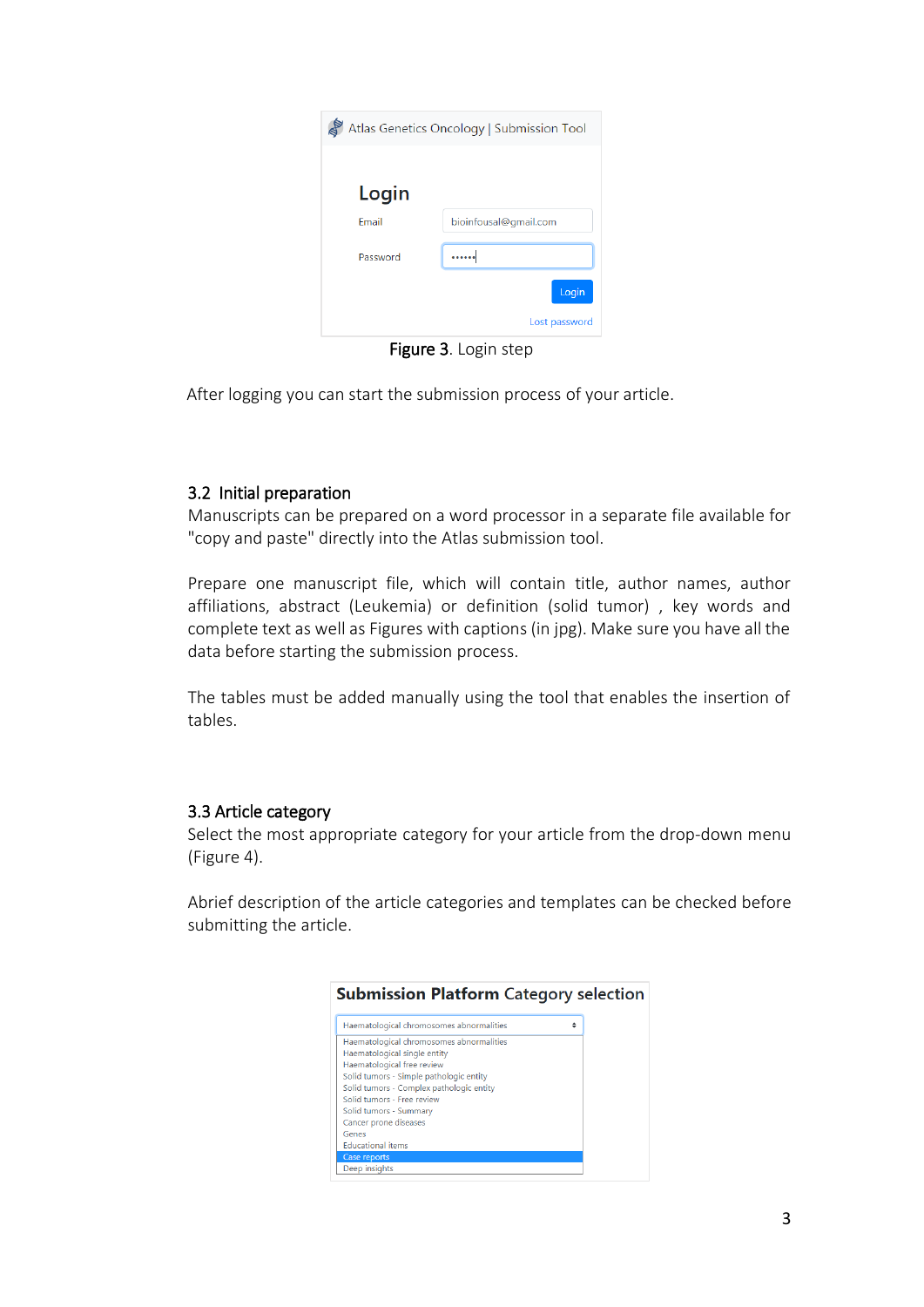#### Figure 4. Drop-down category selection.

Click on "Select category". At this time a progression menu will appear.

## 3.3 Title and Authors

Type (or paste from manuscript file) the manuscript title in the "box".

After the login, you are automatically designated as the Corresponding Author\* and you do not have to insert your name again. Click on the "+" button to add another author or "–" to remove. Insert the names of the other authors (if any) in the appropriate boxes (Figure 5). You must fill in all the fields. Authors will be shown in the same order in the authors section, thus it is recommended that the authors be added in the order as given on the manuscript.

\*to whom the correspondence is addressed (the emails written by the Atlas editors who review the submitted article). For more information, see section 4.

| <b>Submission Platform Solid tumors -</b> |                |               |                            |                          | Simple pathologic entity |   |
|-------------------------------------------|----------------|---------------|----------------------------|--------------------------|--------------------------|---|
| Title & Authors                           | Classification |               | <b>Card Content Editor</b> | Submission               |                          |   |
| <b>Title</b> of the card                  |                |               |                            |                          |                          |   |
| Leiomyoma                                 |                |               |                            |                          |                          |   |
|                                           |                |               |                            |                          |                          |   |
| <b>Authors</b>                            |                |               |                            |                          |                          |   |
| <b>Author Name</b>                        |                | <b>Degree</b> | <b>Affiliation</b>         |                          | Email                    |   |
| <b>John Little Sticks</b>                 |                | <b>PhD</b>    |                            | Open Sesame Research Lab | bioinfousal@gmail.com    |   |
|                                           |                | F÷            |                            | Open Sesame Research La  |                          | + |
|                                           |                |               |                            |                          |                          |   |

Figure 5. Example of a solid tumor-simple entity: title and authors screen.

#### 3.4 Classification

For the purpose of uniformity, the most recent WHO classifications of Tumors adapted for Atlas will be followed.

Select a classification in the dropdown menu and click on the desired WHO categories at the tree interface (Figure 6). Once one category is added, a box with its name will appear on the top of the dropdown menu. Click on the "X" if you want to remove a category.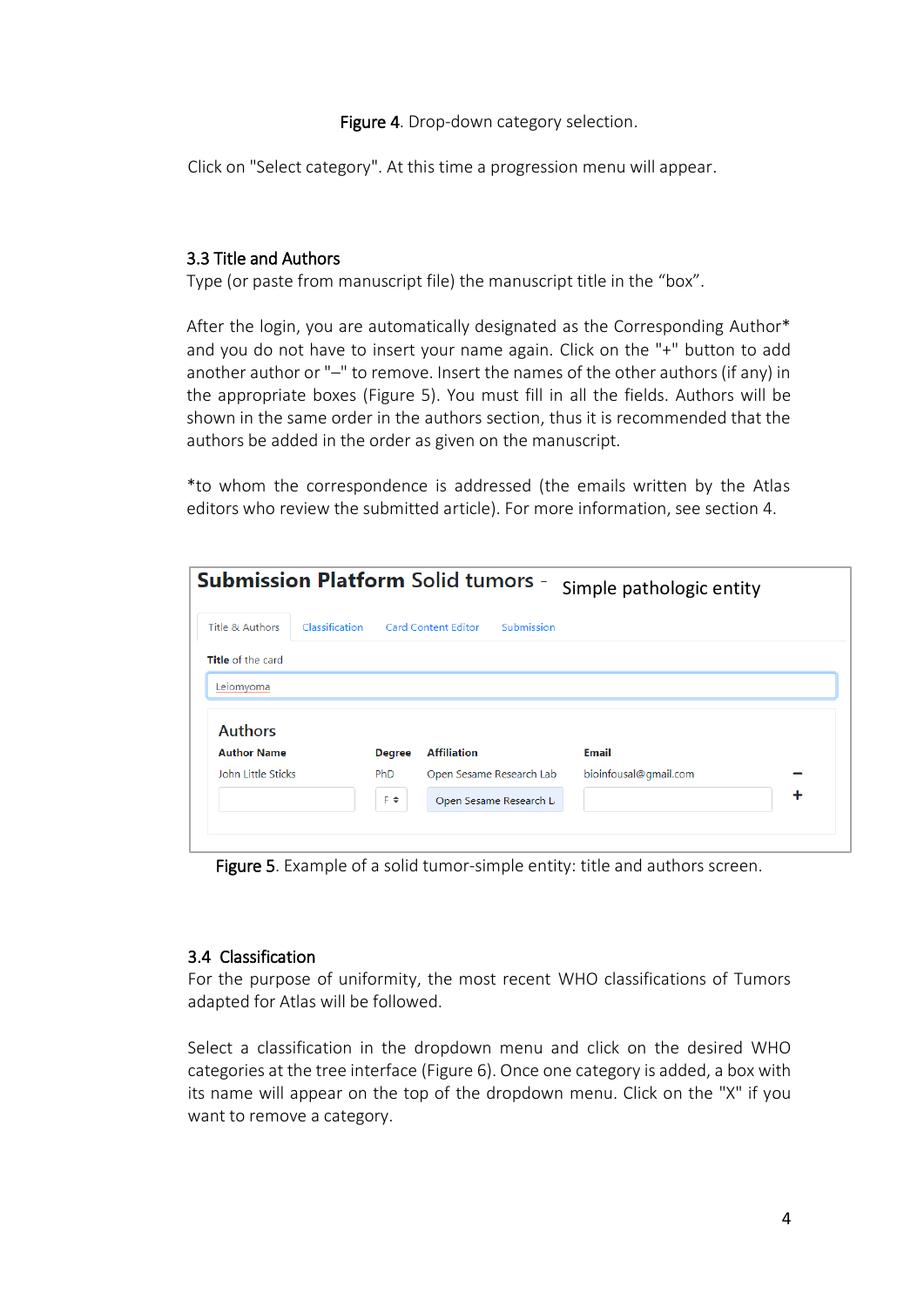| <b>Submission Platform Solid tumors -</b> |                                     |                                                        | Simple pathologic entity |  |
|-------------------------------------------|-------------------------------------|--------------------------------------------------------|--------------------------|--|
| Title & Authors                           | Classification                      | <b>Card Content Editor</b>                             | Submission               |  |
| <b>WHO</b> classification.                |                                     |                                                        |                          |  |
| Leiomyoma X                               |                                     |                                                        |                          |  |
|                                           |                                     | 2020 WHO Classification of Soft Tissue and Bone Tumors | ÷                        |  |
| ▼ Smooth muscle tumours                   |                                     |                                                        |                          |  |
| Leiomyosarcoma                            |                                     |                                                        |                          |  |
|                                           | Inflammatory leiomyosarcoma         |                                                        |                          |  |
|                                           | EBV-associated smooth muscle tumour |                                                        |                          |  |
| Leiomyoma                                 |                                     |                                                        |                          |  |
| > Pericytic (perivascular) tumours        |                                     |                                                        |                          |  |
| > Vascular tumours                        |                                     |                                                        |                          |  |
| > So-called fibrohistiocityc tumours      |                                     |                                                        |                          |  |
|                                           |                                     |                                                        |                          |  |

Figure 6. WHO category selection

Please, note that several categories do not require choosing a WHO classification: cancer-prone diseases, genes, educational items and deep insights.

## 3.5 Card content Editor

Article content is defined in this section.

Each article type has a different submission form with different sections. Text sections can be filled by clicking on the "+" button to open the box where you can write the text or copy/paste from the word file.

Then, you can format the text by using the tools on the top of each text box (Figure 7):

- format font: changes font aspects such as bold  $\overline{B}$ , italics  $I$ , underline

 $\frac{U}{I}$ , remove format  $\frac{d}{dt}$ , strikethrough  $\frac{dS}{dt}$ , superscript  $X$ , subscript  $X$ , highlight text  $\mathbf{A}$ .

- Paragraph format: bullets list  $\equiv$  , ordered list  $\equiv$  , alignment  $\equiv$   $\sim$ .
- Insert table (see below): enables a manual insertion of tables.  $\mathbb{H}^*$
- Add link: converts the selected text in a link to the desired URL.  $e^{\Theta}$
- Add an image: uploads an image (use jpeg or png format, ppt format is not allowed) and inserts it in the text.  $\Box$  Resolution must be 800x625. Write the title of the Figure and the figure explanation just below the image. Don´t worry about centering the images in the text, as the article will be processed afterwards, in order to apply the format of the Atlas.
- Add special characters  $\overline{v}$
- Full-screen edition: opens the text box in a full-screen mode.  $^{\text{X}}$
- HTML edition: allows the HTML edition of the box content.  $\frac{1}{2}$
- Help: shows short cuts to text edition. ?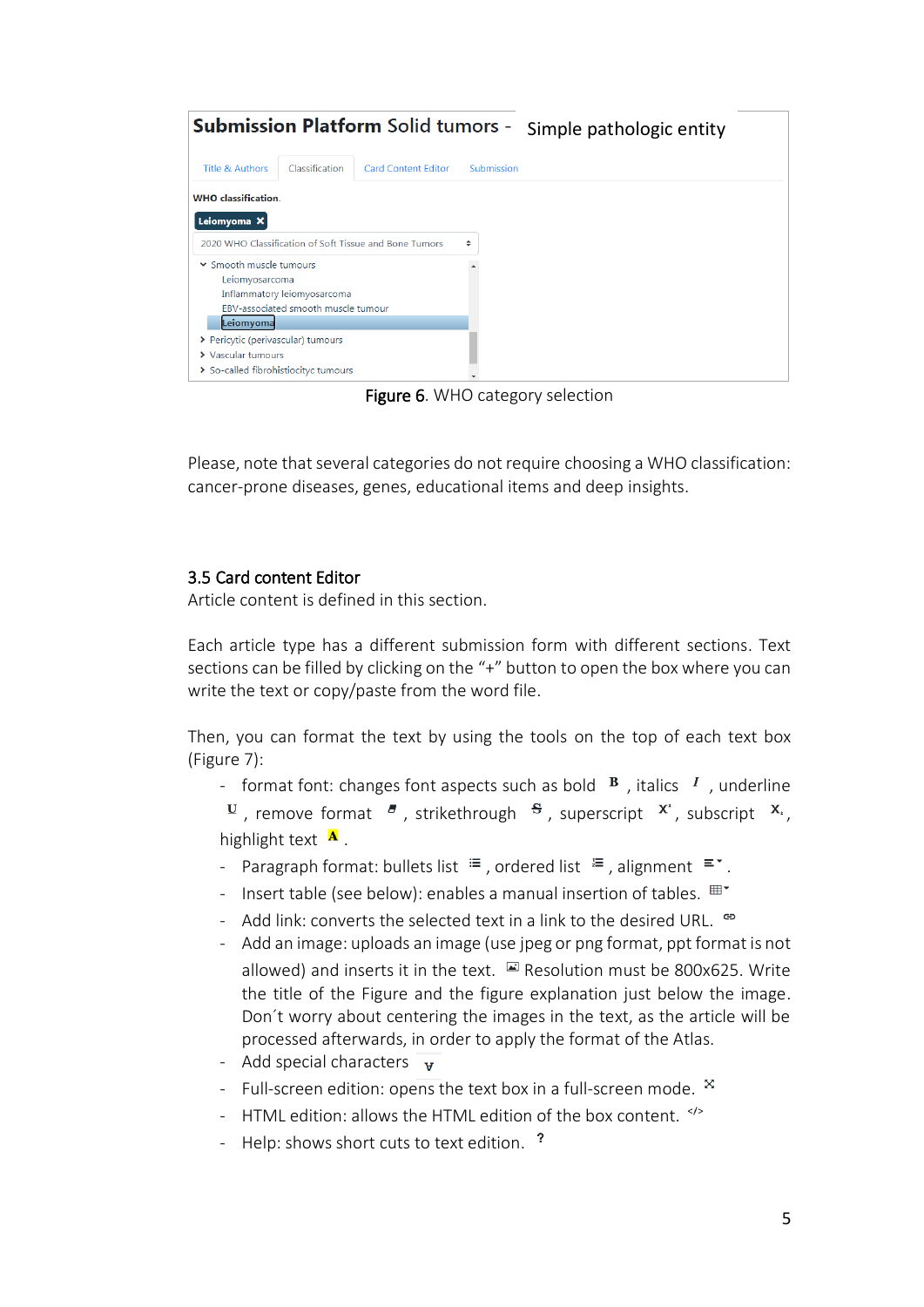



Inline insertion of links: You can also insert certain links writing them between brackets {…}. This functionality can be used to insert:

- Genes: Human genes must be written in cap. Please, use Hugo names *(HGNC official nomenclature),* with usual name in brackets if necessary: avoid the most confusing "p21", "erk", or "mek"! You will find official gene names at [https://www.genenames.org/.](https://www.genenames.org/) Thus, write the official gene symbol i.e. {BCL2}. Do not use italic, it will be automatically written in italic at the final stage. Remember that each gene must be written between brackets {…}.
- References: writing the Pubmed Identifier (PMID) i. e. {31723816}. For multiple references, write them separated by comas i. e. {31723816, 23984037}. Please, if a reference is near a punctuation mark (, or .) add the references after it i.e. . {31723816}
- OMIM: writing the Online Mendelian Inheritance in Man (OMIM) identifier after the "omim:" text, i. e. {omim:608463}.
- Gene fusions: describing a gene fusion already in the Atlas, i. e. {ZEB1::BMI1}.

If you want to check if the Atlas already has a card on a gene or a gene fusion, or other please add it between brackets {XX} . At the moment of submission you will note if this {XX} has a link to an existing article in the Atlas or not.

To insert links different from the ones stated above (ie: www.cbioportal.org) , please use the button:  $\epsilon$ 

Check links: Inline links can be checked by clicking the "check links" button (Figure 9).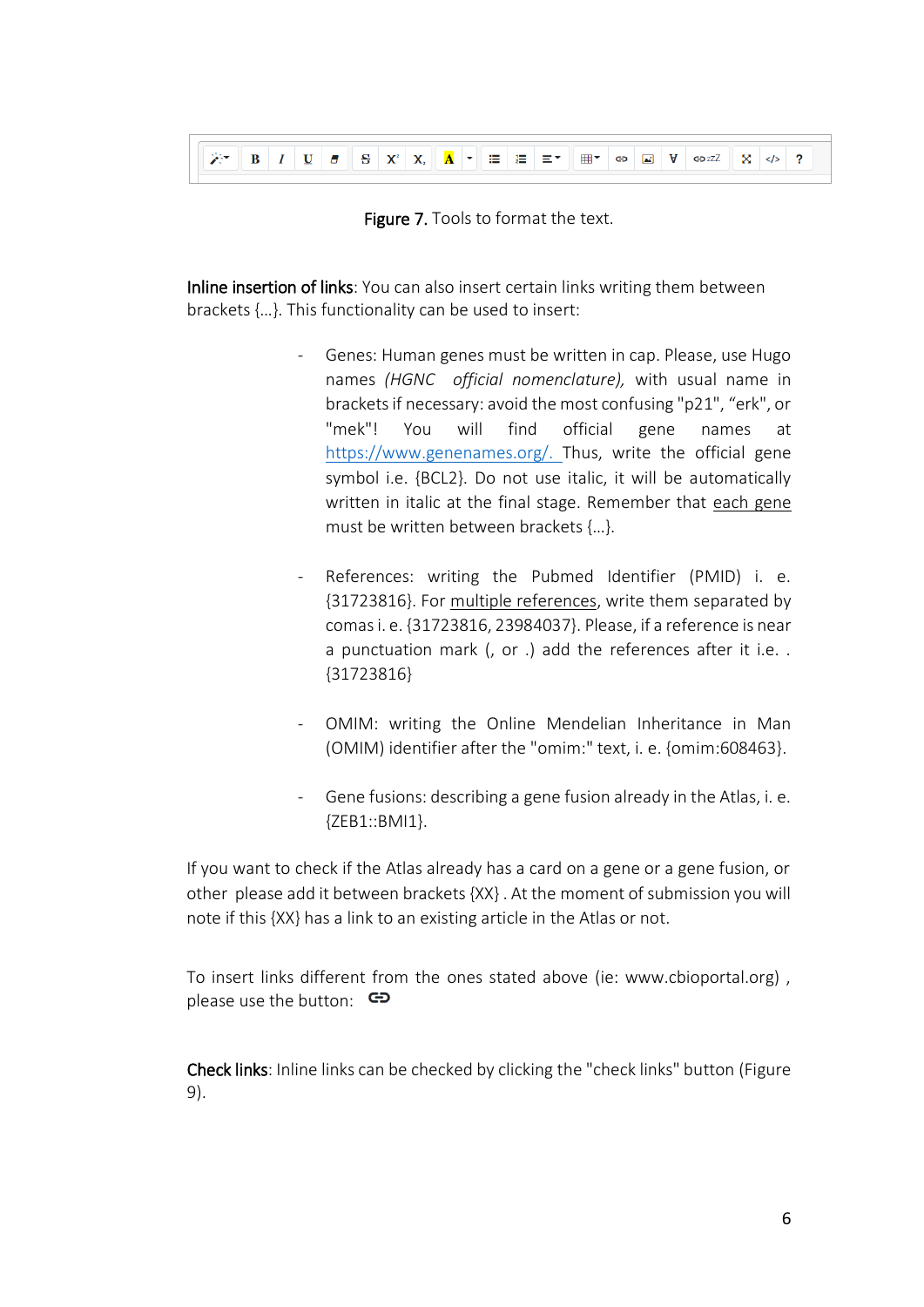| No missing links |  | <b>Check links</b> |
|------------------|--|--------------------|

Figure 8. Checking the links after insertion.

The "No missing links" message will appear if all the inline links have been linked. Otherwise, missing links will appear highlighted in yellow with a warning message at the top of the page. In this case, please review the links to make sure that the previous instructions have been correctly followed.

### Insertion of tables:

Tables can be added manually within the card content, using  $\mathbb{H}^*$ . In addition, some articles allow the insertion of Excel tables (S*olid tumors-free review* and *Solid tumors-summary*). They can be uploaded by clicking on the + button once the excel file is uploaded and table legend is defined (Figure 8). Addition of inline links is also available on Excel files. Several tables can be also uploaded. Remember that the table cannot have empty rows. The final format will be displayed by clicking on the "Preview" button.

| <b>Summary</b>                                                                                   |          |                                  |  |  |  |  |
|--------------------------------------------------------------------------------------------------|----------|----------------------------------|--|--|--|--|
| <b>Tables</b> (2 columns: name of the tumor, genetic markers and specific drug treatment) $\Box$ |          |                                  |  |  |  |  |
| Seleccionar archivo   ExampleTable.xlsx                                                          | Table 1: | Leiomyoma treatment $ \bigarrow$ |  |  |  |  |

Figure 9. Insertion of tables

Preview: Before submitting, you can preview your article by clicking on the "Preview" button (Figure 10). This preview can be also viewed in a print preview mode ("Print" button) for a better inspection of the final article formatting.

3.6 Submission: Submit it by clicking the Green button (Process card for submission). Then, an email will be sent to all the authors indicating that it has been received.